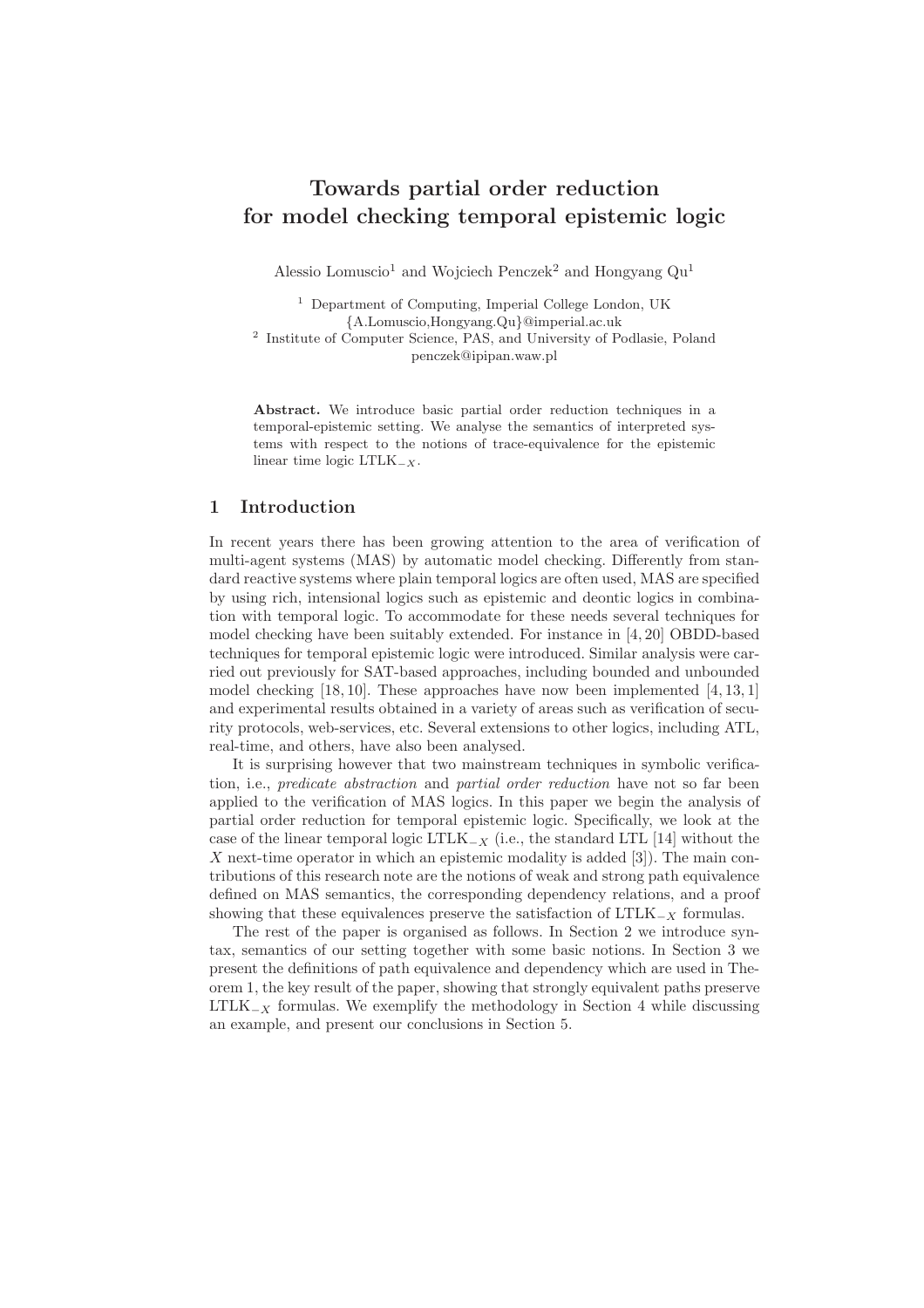### 2 Preliminaries

We introduce here the basic technical background to the present paper. In particular we discuss the semantics of interpreted systems, properly augmented with suitable concepts for our needs, and the basic syntax we shall be using in the rest of the paper.

#### 2.1 Interpreted Systems

The semantics of interpreted systems provides a setting to reason about MAS. Interpreted systems were originally developed independently by Parikh and Ramanujam [16], Halpern and Moses [8] and Rosenschein [21]. Their adoption as a semantics of choice for several MAS concept follows the publication of [3]. Although several valuable extensions have been proposed, in their basic settings interpreted systems offer a natural synchronous semantics for linear time and an external account of knowledge of the agents in the system. The following is a brief summary of the fundamental concepts needed for the rest of the paper; we refer to [3] for more details.

We begin by assuming a MAS to be composed of *n* agents  $A = \{1, \ldots, n\}^3$ . We associate a finite set of *possible local states*  $L_i = \{l_i^1, l_i^2, \ldots, l_i^{nl_i}\}\$  and *actions*  $Act_i = \{a_i^1, a_i^2, \ldots, a_i^{na_i}\}\$  to each agent  $i \in \mathcal{A}$ . In the interpreted systems model the actions of the agents are selected and performed synchronously according to each agent's *local protocol*  $P_i: L_i \to 2^{Act_i}$ ; the local protocol effectively models the program the agent is executing. A global state  $g = (l_1, \ldots, l_n)$  is a tuple of local states for all the agents in the MAS corresponding to an instantaneous snapshot of the system at a given time. Given a global state  $g = (l_1, \ldots, l_n)$ , we denote  $g_i = l_i$ as the local component of agent  $i \in \mathcal{A}$  in g. Global transitions are executed by means of joint actions on global states. In a nutshell, the global evolution function  $t: G \times Act_1 \times \cdots \times Act_n \rightarrow G$  defines the target global state from a global state when a joint action  $(a_1, \ldots, a_n) \in Act_1 \times \cdots \times Act_n$  is selected and performed by all agents in the system. More details can be found in [3].

In the following analysis we differ from the standard presentation by abstracting from the actual protocols and actions being performed and focus on the transitions only. For this reason we simply focus on the set of all possible global transitions  $\mathcal{T} = \{(g, g') \mid \exists (a_1, \ldots, a_n) \in \mathit{Act}_1 \times \cdots \times \mathit{Act}_n \text{ such that } t(g, a_1, \ldots, a_n) = g'\}.$ For simplicity we shall often use lower case letters  $t_1, t_2, \ldots$  to denote elements of T. Given the set T of global transitions we denote by  $\mathcal{T}_i, i \in \mathcal{A}$ , the set of all *local transitions* of the form  $t_i = (l_i^k, l_i^{k+1})$  for an agent  $i \in \mathcal{A}$ . The set of all local transitions can be obtained by projecting  $\mathcal T$  over the corresponding dimension for the agent in question; more formally  $(l_i^k, l_i^{k+1}) \in \mathcal{T}_i$  if there exists a joint action  $(a_1, \ldots, a_n)$  such that  $t(g^k, a_1, \ldots, a_n) = g^{k+1}$ , where the local component for agent *i* in  $g^k$  (respectively  $g^{k+1}$ ) is  $l_i^k$  (respectively  $l_i^{k+1}$ ). With slight abuse of notation for any global transition  $t = (g, g') \in \mathcal{T}$  we write  $t = (t_1, \ldots, t_n)$ , where

<sup>&</sup>lt;sup>3</sup> Note in the present study we do not consider the environment component. This may be added with no technical difficulty at the price of heavier notation.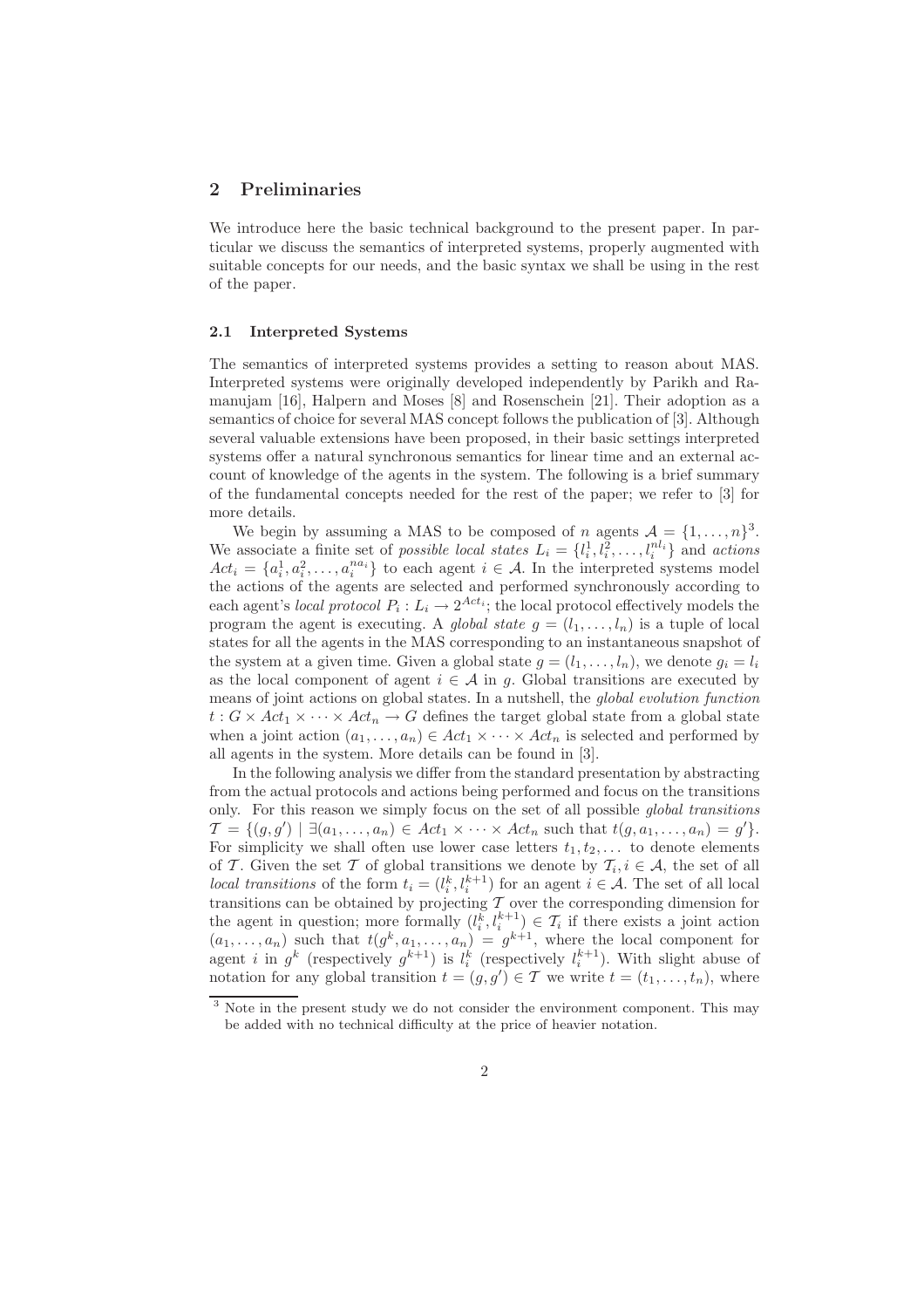each  $t_i \in \mathcal{T}_i, i \in \mathcal{A}$  is such that  $t_i(g_i, g'_i)$ , and say that all  $t_i, i = 1, \ldots, n$ , are the local transitions in t.

With respect to the above we use the following notations. Given a local transition  $t_i = (l_i, l'_i)$  we write  $source(t_i) = l_i$  and  $target(t_i) = l'_i$ . Further, if  $l_i = l'_i$ , we denote  $t_i$  as  $\epsilon$ . We use similar notation for global transitions too with obvious meaning in terms of source and target on global states. A sequence of global states  $\rho = g^0 g^1 g^2 \dots$  is called a path (or a run) if for every  $g^k, g^{k+1} \in \rho$  $(k \geq 0)$  we have that  $(g^k, g^{k+1}) \in \mathcal{T}$ . Given a path  $\rho$  we say  $\rho|_i = g_i^0 g_i^1 g_i^2 \dots$ is the local path for agent i in  $\rho$ . Given a path  $\rho = g^0 g^1 g^2 \dots$ ,  $\rho(k) = g^k$ , and  $\rho\langle k \rangle = (g^k, g^{k+1}) = t^k$ . Similarly, the k-th state and k-th transition in  $\rho|_i$  are denoted as  $\rho|_i(k)$  and  $\rho|_i(k)$  respectively. Let  $\rho[0..k] = g^0 g^1 \dots g^k$  (respectively  $\rho |i[0..k] = g_i^0 g_i^1 \dots g_i^k$  be the prefix of  $\rho$  (respectively  $\rho |i\rangle$  and  $\rho |k] = g^k g^{k+1} \dots$ (respectively  $\rho|_i[k] = g_i^k g_i^{k+1} \dots$ ) the suffix. The set of paths originating from g is denoted as  $\Pi(q)$ .

We express synchronisation of transitions as follows. Local transitions are synchronised if they are always performed jointly by the system; this is formally expressed as follows.

**Definition 1 (Synchronisation).** For any  $i, j \in \mathcal{A}$  ( $i \neq j$ ), a local transition  $t_i$  is said to be semi-synchronised to a local transition  $t_j$  if whenever  $t_i$  appears in a global transition  $t = (t_1, \ldots, t_n)$  so does  $t_j$ . Two local transitions  $t_i, t_j$  are synchronised if  $t_i$  is semi-synchronised to  $t_i$  and  $t_j$  is semi-synchronised to  $t_i$ .

We write  $t_1 \rightarrow t_2$  to denote the fact that  $t_1$  is semi-synchronised to  $t_2$  and  $t_1 \leftrightarrow t_2$ denote  $t_1$  is synchronised to  $t_2$ . Figure 1 shows an interpreted system composed of three agents. The dotted lines represents synchronised transitions, i.e., the local transitions  $t_1^2$  and  $t_2^2$  are synchronised.



Fig. 1. A synchronous system.

Definition 2 (Interpreted Systems). Given a set of atomic propositions P, an interpreted system (or simply a model) is a tuple  $M = (G, G_0, \Pi, h)$ , where G is a set of global states,  $G_0 \subseteq G$  is a set of initial (global) states,  $\Pi = \bigcup$  $i \in G_0$  $\Pi(i)$  is the set of paths originating from all states in  $G_0$ , and  $h: P \to 2^G$  is an interpretation for the atomic propositions. Particularly, we define a local atomic proposition  $p_i^j$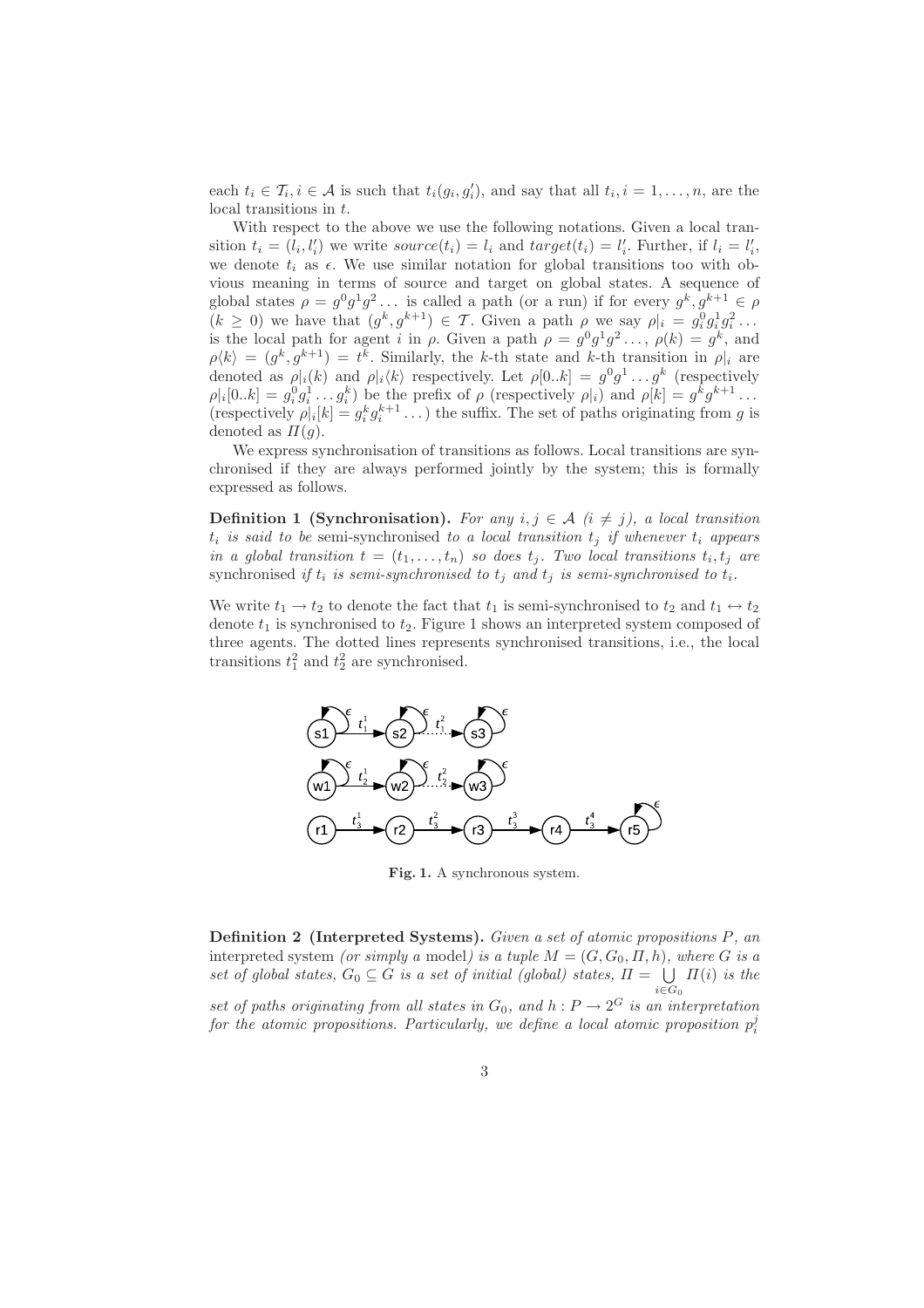for each local state  $l_i^j$  of the agent  $i \in \mathcal{A}$  such that  $h(p_i^j) = \{g \mid g \in G \text{ and } g_i = l_i^j\}.$ We assume G to be the set of states reachable from  $G_0$  by any path in  $\Pi$ .

We can now define the syntax and interpretation of our language.

#### 2.2 Syntax

Combinations of linear time and knowledge have long been used in the analysis of temporal epistemic properties of systems [3, 7]. In partial order reduction for LTL one typically excludes from the syntax the next time operator  $X$  as the preservation results  $[12]$  do not hold when X is present. Given this we consider  $LTLK_{-X}$  in this paper.

Definition 3 (Syntax). Let PV be set of atomic propositions to be interpreted over the global states of a system. The syntax of  $LTLK_{-X}$  is defined by the following BNF grammar:

 $\phi ::= true \mid false \mid p \mid \neg p \mid \phi \wedge \phi \mid \phi \vee \phi \mid \phi \mathcal{U} \phi \mid \phi \mathcal{R} \phi \mid K_i \phi \mid \overline{K_i} \phi,$ 

where  $p \in PV$ .

The temporal operators  $U$  and  $R$  are named as usual until and release respectively. The formula  $K_i\phi$  represents "agent i knows  $\phi$ " and  $\overline{K}_i\phi$  is the corresponding dual representing "agent i does not know whether or not  $\phi$  holds". The epistemic modalities are defined by means of the following relations as standard.

**Definition 4 (Epistemic relation).** For each agent  $i \in \mathcal{A}$ ,  $\sim_i \subseteq G \times G$  is an epistemic indistinguishably *relation over global states defined by*  $g \sim_i g'$  *if*  $g_i = g'_i$ .

Given a model  $M = (G, G_0, \Pi, h)$ , where  $h(p)$  is the set of global states where p holds. Let  $\overline{\Pi}$  denote the suffix-closure of  $\Pi$ , i.e., the set of all the paths in  $\Pi$  and their suffices. The formal semantics of an LTLK<sub>-X</sub> formula  $\phi$  being satisfied by M and  $\rho \in \overline{\Pi}$ , denoted as  $M, \rho \models \phi$ , is recursively defined as follows.

#### Definition 5 (Satisfaction).

- $M, \rho \models true \text{ for each } \rho \in \overline{\Pi};$
- $M, \rho \not\models false$  for each  $\rho \in \overline{H}$ ;
- $M, \rho \models p \text{ iff } \rho(0) \in h(p);$
- $M, \rho \models \neg p \text{ iff } M, \rho \not\models p;$
- $M, \rho \models \phi_1 \land \phi_2 \text{ iff } M, \rho \models \phi_1 \text{ and } M, \rho \models \phi_2;$
- $M, \rho \models \phi_1 \lor \phi_2 \iff M, \rho \models \phi_1 \text{ or } M, \rho \models \phi_2;$
- $M, \rho \models \phi_1 \mathcal{U} \phi_2 \text{ iff } M, \rho[k] \models \phi_2 \text{ for some } k \geq 0 \text{ and } M, \rho[j] \models \phi_1 \text{ for all } j \in [n]$  $0 \leq j < k;$
- $M, \rho \models \phi_1 \mathcal{R} \phi_2$  iff either  $M, \rho[k] \models \phi_2$  and  $M, \rho[k] \not\models \phi_1$  for all  $k \geq 0$ , or  $M, \rho[k] \models \phi_1$  for some  $k \geq 0$  and  $M, \rho[j] \models \phi_2$  for all  $0 \leq j \leq k$ ;
- $M, \rho \models K_i \phi$  iff all paths  $\rho' \in \overline{\Pi}$  we have that  $\rho'(0) \sim_i \rho(0)$  implies  $M, \rho' \models \phi$ .
- $M, \rho \models \overline{K}_i \phi$  iff for some path  $\rho' \in \overline{\Pi}$  we have that  $\rho'(0) \sim_i \rho(0)$  and  $M, \rho' \models \phi$ .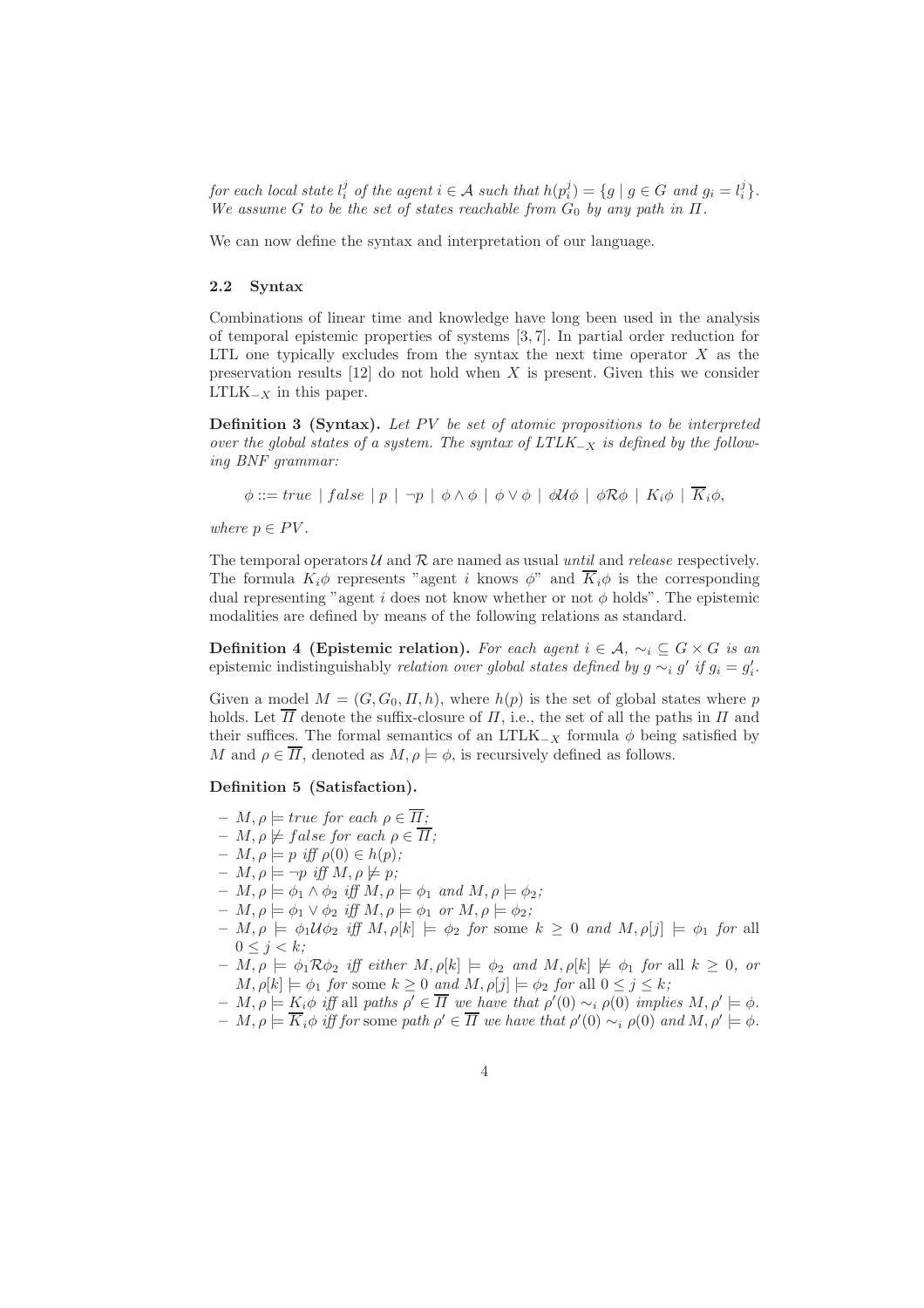Given a global state g of M and an LTLK<sub>-X</sub> formula  $\phi$ , we use the following notations:

- $-M, g \models \phi$  iff  $M, \rho \models \phi$  for all the paths  $\rho \in \Pi(g)$ .
- $M \models \phi$  iff  $M, g \models \phi$  for all  $g \in G_0$ .
- $-$  Props( $\phi$ )  $\subseteq PV$  is the set of atomic propositions that appear in  $\phi$ .

In order to define partial order reduction for  $LTLK_{-X}$ , we transform each formula  $\neg p$  into a fresh atomic proposition q such that  $h(q) = G \setminus h(p)$ . Next, we present the main notions used for our reduction.

Definition 6 (Simple State Expression). Let  $I \subseteq A$ . A set  $L_I \subseteq \bigcup_{i \in I} L_i$ is said to be simple if it contains exactly one element from each set  $L_i$ . Given a simple set  $L_I$ , a simple state expression  $P$  for an atomic proposition p is a Boolean formula of the form:

$$
\mathcal{P} = \bigwedge_{l_i^j \in L_I} p_i^j,\tag{1}
$$

where  $p_i^j$  is the local atomic proposition corresponding to  $l_i^j$  and for all  $g \in G$  and  $i \in I: g_i \in L_I$  implies  $g \in h(p)$ .

In the above definition, each local atomic proposition in  $P$  denotes a local state which "forces" any global state in which it appears to satisfy p. Given any  $I \subseteq A$ , let  $[p]$  denote the set of all valid simple state expressions for  $p$ . Given an atomic proposition p, a set  $I \subseteq \mathcal{A}$  and a simple state expression  $\mathcal{P}$ , we write  $[\mathcal{P}]$  for  $L_I$ and  $\mathcal{A}|_{\mathcal{P}}$  for I.

Let  $G|_{\mathcal{P}} \subseteq G$  be the set of global states in which  $\mathcal P$  holds. Given two simple state expressions  $\mathcal{P}_k, \mathcal{P}'_k \in [p]$ , we write  $\mathcal{P}_k \leq \mathcal{P}'_k$  iff  $G|_{\mathcal{P}_k} \subseteq G|_{\mathcal{P}'_k}$  and  $\mathcal{P}_k < \mathcal{P}'_k$  iff  $\mathcal{P}_k \leq \mathcal{P}'_k$  and  $\mathcal{P}_k \neq \mathcal{P}'_k$ . Clearly,  $([p], \leq)$  is a poset. Let  $Max[p]$  be the set of the maximal elements in [p]. Note that the maximal elements intuitively correspond to the "smallest" simple state expressions.

**Definition 7 (Full State Expression).** The full state expression  $E_p$  for an atomic proposition p is a Boolean formula of the form:

$$
E_p = \bigvee_{\mathcal{P} \in Max[p]} \mathcal{P},\tag{2}
$$

In other words,  $E_p$  encodes the set of global states where p holds, i.e.,  $h(p)$ . In what follows we also use the following shortcuts:  $\mathcal{A}|_p = \bigcup_{\mathcal{P} \in Max[p]} \mathcal{A}|_{\mathcal{P}}$  ( $\mathcal{A}|_p$  denotes the set of agents appearing in the full state expression of  $p$ ), and  $A|_{\phi} =$  $\bigcup_{p\in Props(\phi)}\mathcal{A}|_p.$ 

## 3 Partial order reduction on interpreted systems

In the literature, partial order reduction has been studied intensively for asynchronous systems, e.g.,  $[22, 6, 17, 9, 15, 5, 19, 11]$ . The technique permits the exploration of a portion of the state space when checking for satisfaction of a formula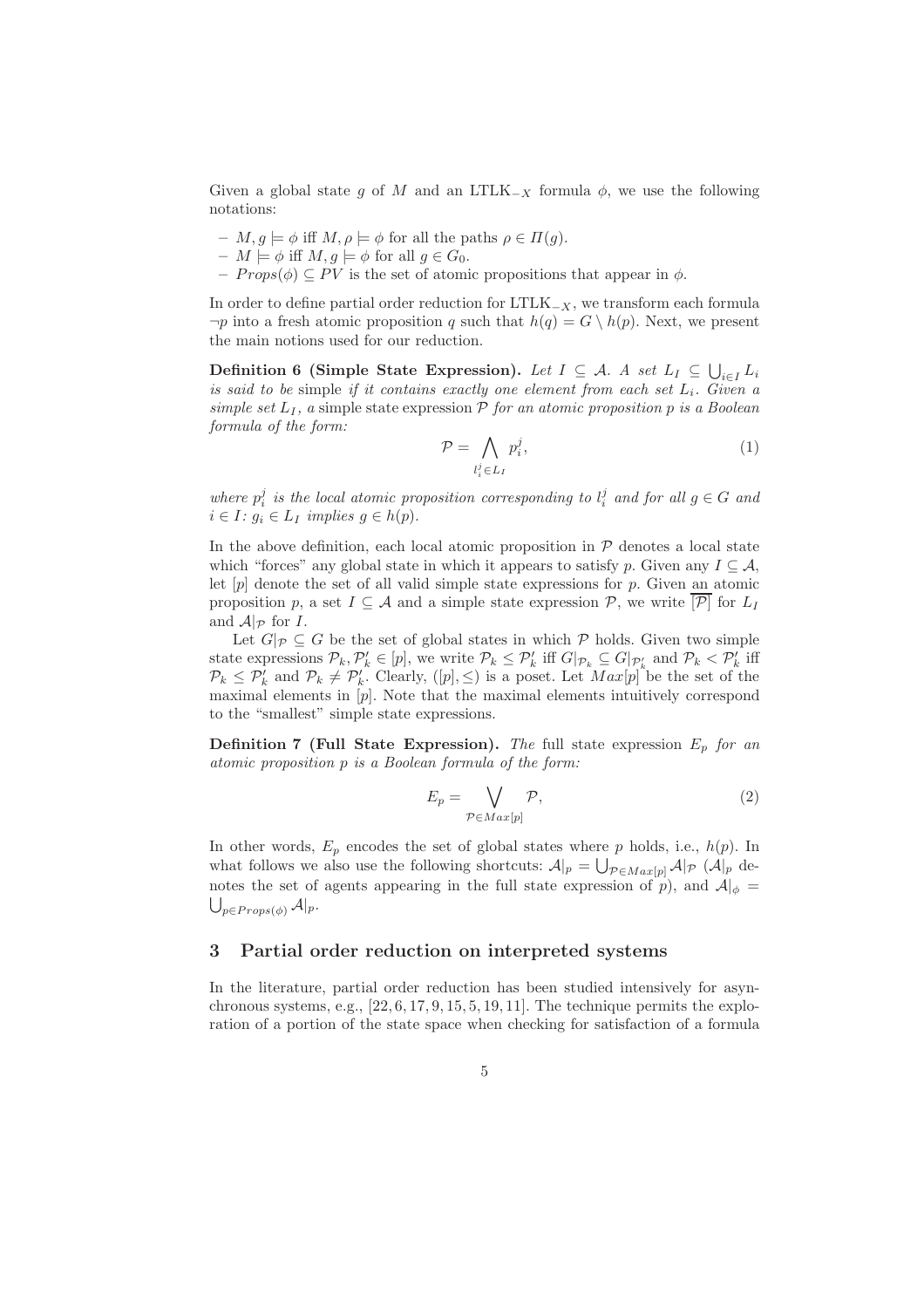in a system. The basic idea consists in observing that two consecutive independent transitions in a path can sometimes be interchanged with no effect to the satisfaction of a formula. Because of this, the set of all the paths in a system can be partitioned into subsets, named traces [2]. In this section, we aim to define a dependency relation between transitions in order to be able to partition paths into traces. We begin with the notion of stuttering [12].

**Definition 8.** The stutter normal form of a path  $\rho$  is a sequence  $\#\rho$  such that each consecutive repetition of states in  $\rho$  is replaced by a single state. Two paths are said to be equivalent up to stuttering if they have the same stutter normal form.

For example, two paths  $g^1g^2g^2g^3g^3$  and  $g^1g^2g^2g^2g^3$  are equivalent up to stuttering since their stutter normal form is  $g^1g^2g^3$ . The same definition applies to local paths  $\rho|_i.$ 

**Definition 9 (Weak equivalence).** Two paths  $\rho$  and  $\rho'$  are weakly equivalent iff  $\rho|_i$  and  $\rho|'_i$  are equivalent up to stuttering, for all agents  $i \in \mathcal{A}$ .

Figure 2 and 3 display two weakly equivalent paths in the system of Figure 1 based on the above definition.



Fig. 2. A path  $\rho$ .



Fig. 3. A path weakly equivalent to  $\rho$ .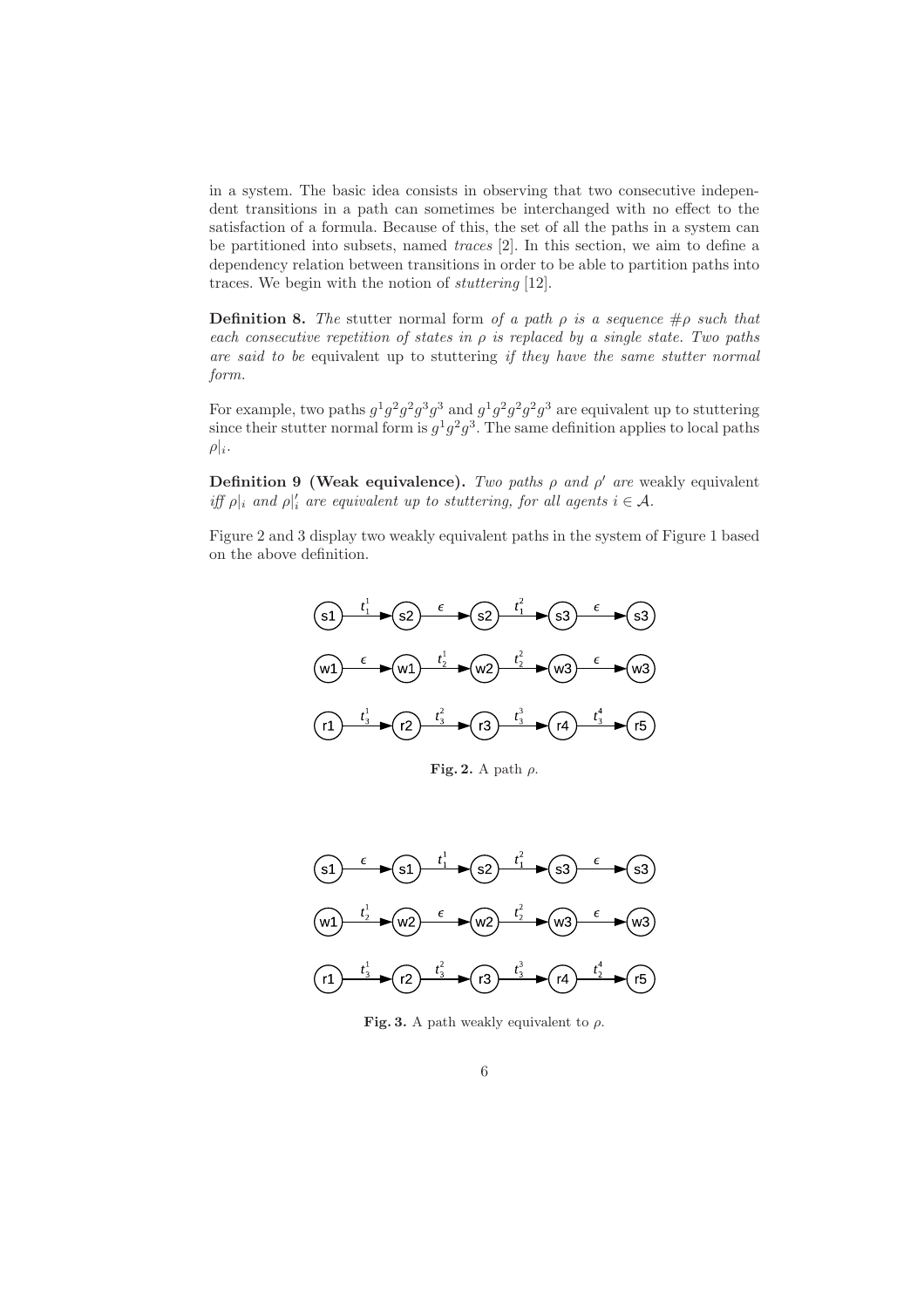Observe that even if two paths are weakly equivalent, they may not satisfy the same LTLK<sub> $-X$ </sub> formula. For example, consider the system in Figure 1 and two atomic propositions  $p$  and  $q$  such that  $p$  holds in all the global states containing s1 while q holds in all the global states containing  $w2$ . The formula

 $p\mathcal{U}q$  (3)

holds in the path in Figure 3, but does not hold in the one in Figure 2.

Now we start to define dependency relations between transitions to strengthen weak equivalence in order to get strong equivalence preserving the LTLK $_{-X}$  formulae.

**Definition 10** (Basic dependency relation). For any agent  $i \in A$ , the dependency relation  $D_i$  is the symmetric closure of the relation:

$$
d_i = \{ (t_i, t'_i) \mid t_i, t'_i \in \mathcal{T}_i \text{ and } (\text{ either } (t_i \neq \epsilon, t'_i \neq \epsilon) \text{ or } (t_i \neq \epsilon \text{ and } \exists t_j \in \mathcal{T}_j, t_j \neq \epsilon, t'_i \rightarrow t_j \text{ or } t_j \rightarrow t'_i) \text{ or } ((\exists t_j \in \mathcal{T}_j, t_j \neq \epsilon, t_i \rightarrow t_j \text{ or } t_j \rightarrow t_i) \text{ and } (\exists t_k \in \mathcal{T}_k, t_k \neq \epsilon, t'_i \rightarrow t_k \text{ or } t_k \rightarrow t'_i)) ) \}.
$$

The basic dependency relation relates two local transitions if either they cause an effective change of local states or they do not but they are (semi-)synchronised to other local transitions that do so.

Definition 11 (Dependency relation for synchronisation). The dependency relation  $D_{syn}$  is the symmetric closure of the following relation:

$$
d_{syn} = \{(t_i, t_j) | t_i \in \mathcal{T}_i, t_j \in \mathcal{T}_j \text{ and } t_i \to t_j \}.
$$

We now define the dependency relation for an LTLK<sub> $-X$ </sub> formula. We begin with the dependency relation for an atomic proposition.

Definition 12 (Dependency relation for atomic propositions). For an atomic proposition p with corresponding full state expression  $E_p = \bigvee_{\mathcal{P} \in Max[p]} \mathcal{P}$ , the dependency relation  $D_p$  for p is

$$
D_p = \{(t_i, t_j) | t_i \in T_i, t_j \in T_j, i \neq j, \mathcal{P} \in Max[p], \mathcal{P}' \in Max[p],
$$
  

$$
target(t_i) \in \overline{[\mathcal{P}]} \text{ and } t_i \neq \epsilon \text{ and } source(t_j) \in \overline{[\mathcal{P}']} \text{ and } t_j \neq \epsilon \}.
$$

 $D_p$  requires that each non- $\epsilon$  transition  $t_i$  entering a local state in  $\overline{|\mathcal{P}|}$  is dependent on every non- $\epsilon$  transition  $t_j$  leaving a local state in any  $[\mathcal{P}']$ . The reason for this is that p may become satisfied after  $t_i$  is executed and become unsatisfied after  $t_j$  is executed. For example, consider an atomic proposition  $p$  with full state expression s2 ∧ r2 (as shown in Figure 1). We have  $D_p = \{(t_1^1, t_3^2), (t_3^1, t_1^2), (t_3^2, t_1^1), (t_1^2, t_3^1)\}.$ 

To define the dependency relation for an arbitrary LTLK<sub>-X</sub> formula  $\phi$ , we need to preform some pre-processing on  $\phi$ . Firstly, we need to make sure that each atomic proposition p occurs only once in  $\phi$ . If there is more than one occurrence for  $p$ , we generate a fresh atomic proposition  $p'$  for each occurrence and define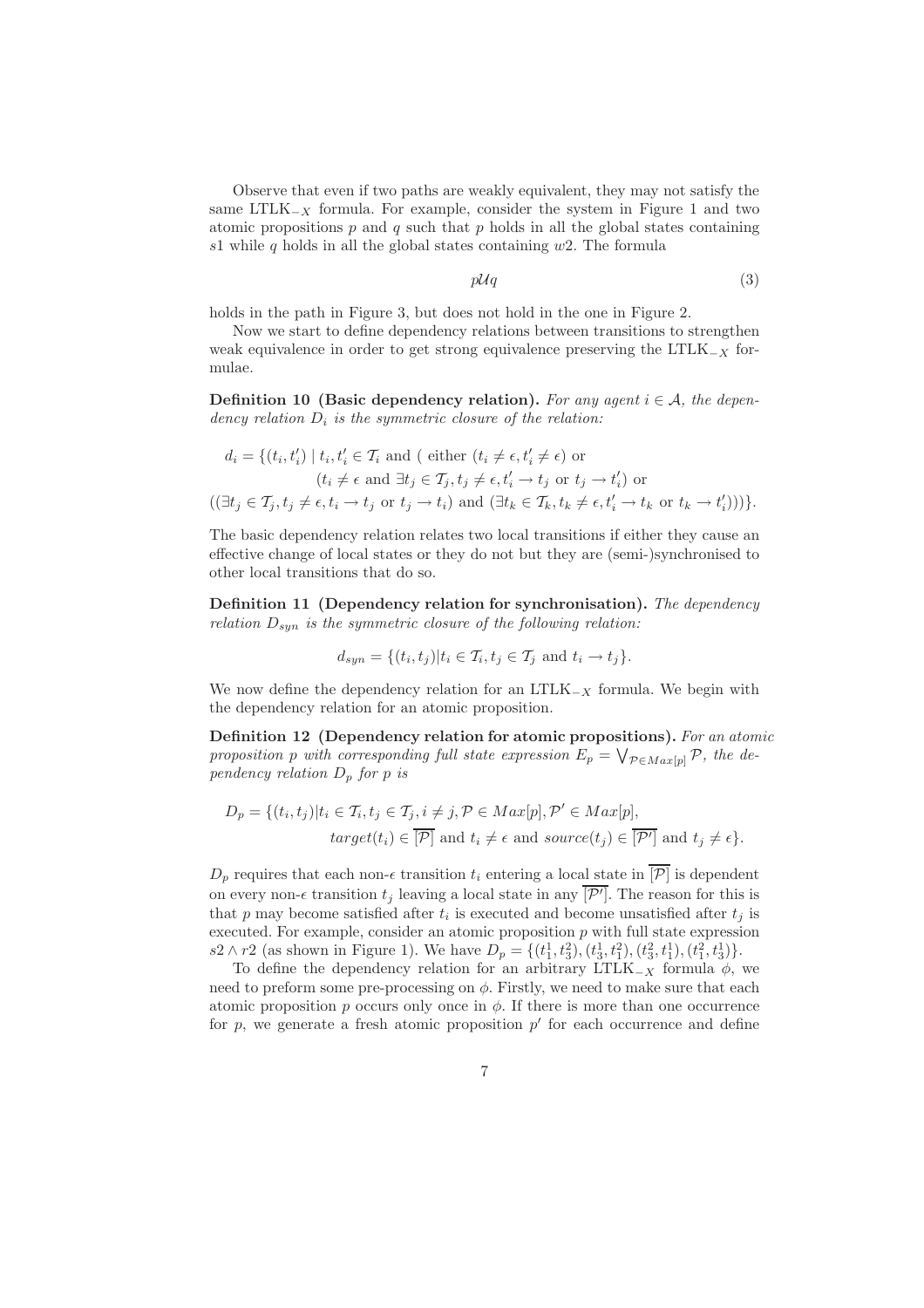$h(p') = h(p)$ . It follows that  $E_{p'} = E_p$ . For example, we transform  $\phi = K_i p \vee K_j p$ into  $K_i p_1 \vee K_j p_2$  with  $h(p_1) = h(p_2) = h(p)$ . Secondly, we define the *epistemic* nesting depth  $\{\psi\}_K$  for every sub-formula  $\psi$  of  $\phi$ . The epistemic nesting of a sub-formula corresponds to the "epistemic depth" of a sub-formula in a formula. Intuitively, the "deeper" a sub-formula is in an epistemic formula the higher its nesting will be. To calculate the nesting we assign a level 0 of nesting to the whole formula and increase it by 1 every time we find an epistemic operator while exploring the parse tree of the formula. More formally, we proceed as follows.

Definition 13 (Epistemic nesting depth). Given a formula  $\phi$ , the epistemic nesting  $\{\psi\}_K$  of a sub-formula  $\psi$  of  $\phi$  is defined as follows.

- If  $\psi = \phi$ , then  $\{\phi\}_K = \{\psi\}_K = 0$ ;
- $-If \psi \in {\psi_1 \wedge \psi_2, \psi_1 \vee \psi_2, \psi_1 \mathcal{U} \psi_2, \psi_1 \mathcal{R} \psi_2}, \text{ then } {\psi_1}_K = {\psi_2}_K = {\psi_K};$
- $If \psi \in \{K_i\psi_1, K_i\psi_1\}, then \{\psi_1\}_K = \{\psi\}_K + 1;$
- If  $\psi = p$ , then  $\{p\}_K = {\psi\}_K$ .

Let  $|\phi|_K = \max({p}_K | p \in Props(\phi)$  be the maximum epistemic nesting depth of  $\phi$ . Let  $AP_{\phi}^{m}$  be the subset of  $Props(\phi)$  such that for each  $p \in AP_{\phi}^{m}$ ,  $\{p\}_{K} = m$ , and  $AP_{\phi} = \cup$  $0 \leq m \leq |\phi|_K$  $AP_{\phi}^{m}$ . Assume  $i_1, i_2, \ldots, i_m$  is the sequence of indexes for the

epistemic modalities scoping p (e.g., for  $\phi = K_1 q \wedge K_2(EF(K_1 p))$ , the sequence of indexes for p is  $(2, 1)$ . Then we perform the following two steps on  $AP_{\phi}$ :

1. For each  $p \in AP_{\phi}^{m}$  for all  $m > 0$ , we generate the set of propositions

$$
\Sigma_p = \{p_{j_1, j_2, \dots, j_m} \mid l_{i_1}^{j_1} \in L_{i_1}, \dots, l_{i_m}^{j_m} \in L_{i_m} \text{ and } E_{p_{j_1, j_2, \dots, j_m}} = p_{i_1}^{j_1} \wedge \dots \wedge p_{i_m}^{j_m} \wedge E_p \},
$$

where  $p_{i_k}^{j_k}$  is the local atomic proposition for  $l_{i_k}^{j_k}$ . For example, consider  $\phi =$  $EF(K_2p)$  with  $E_p = s_2 \wedge r_2$  in the system of Figure 1. Since  $\{p\}_K = 1$ , we generate the propositions  $p_1, p_2, p_3$  with  $E_{p_1} = w_1 \wedge s_2 \wedge r_2$ ,  $E_{p_2} = w_2 \wedge s_2 \wedge r_2$ and  $E_{p_3} = w_3 \wedge s_2 \wedge r_2$ . Let  $AP'_\phi = \bigcup$  $0 \leq m \leq |\phi|_K$  $($   $\cup$  $p\in AP^m_\phi$  $\Sigma_p$ ) be the set of the

newly generated atomic propositions.

2. For each pair of atomic propositions p and q in  $AP_{\phi}^{0} \cup AP_{\phi}'$ , we define a fresh atomic proposition r with  $h(r) = h(p) \cup h(q)$ . Let  $AP_{\phi}^{r}$  be the set of atomic propositions generated in this step.

Definition 14 (Dependency relation for an LTLK<sub>-X</sub> formula  $\phi$ ). The dependency relation  $D_{\phi}$  for  $\phi$  is defined as follows:

$$
D_{\phi} = \bigcup_{p \in AP_{\phi}^0 \cup AP_{\phi}' \cup AP_{\phi}^r} D_p.
$$

Consider the example  $\phi = EF(K_2p)$  with  $E_p = s_2 \wedge r_2$  again.  $D_\phi$  is the symmetric closure of the following set:  $\{(t_2^1, t_1^1), (t_2^1, t_3^1), (t_1^1, t_3^2), (t_3^1, t_1^2), (t_2^2, t_1^1), (t_2^2, t_3^1), (t_2^1, t_1^2),$  $(t_2^1, t_3^2), (t_2^2, t_1^2), (t_2^2, t_3^2)$ . The above dependency relation is used to avoid inconsistencies among weakly equivalent paths where a formula holds in one path but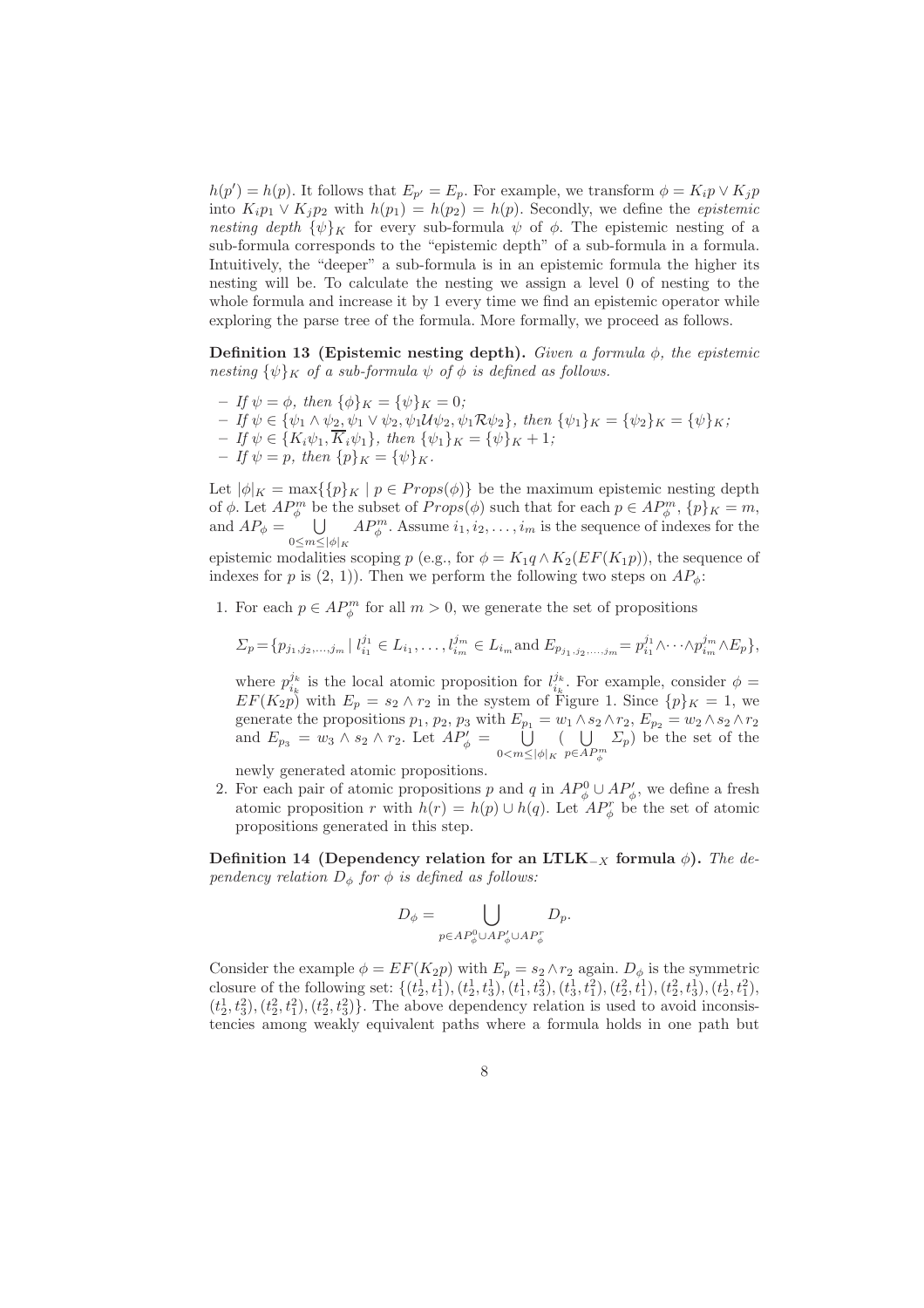does not hold in the other. For example, the paths in Figure 2 and Figure 3 can be distinguished now with respect to Formula (3). Since  $D_{p\mathcal{U}q} = \{(t_1^1, t_2^1), (t_2^1, t_1^1)\},$  $t_1^1$  and  $t_2^1$  are not interchangeable and the execution order between them has an impact on the satisfaction of the formula.

Definition 15 (Extended Formula). For any LTLK<sub>-X</sub> formula  $\phi$ , an extended formula  $\phi'$  for  $\phi$  is defined by replacing each subformula  $\psi = K_i \varphi$  with

$$
\psi' = K_i((p_i^1 \wedge \varphi) \vee \ldots \vee (p_i^{nl_i} \wedge \varphi)),
$$

where  $p_i^j$  is the local atomic proposition corresponding to  $l_i^j$  ( $1 \leq j \leq nl_i$ ). The substitution is carried out bottom-up in the parse tree.

Note that obviously  $D_{\phi} = D_{\phi'}$ . So in what follows we assume to be dealing with extended formulae only.

Given an LTLK<sub>-X</sub> formula  $\phi$ , let

$$
D = (\bigcup_{i \in \mathcal{A}} D_i) \cup D_{syn} \cup D_{\phi}.
$$
 (4)

For a path  $\rho$  containing two specific occurrences  $t_i$  and  $t_j$   $(i, j \in \mathcal{A})$  of local transitions, we write  $t_i <_\rho t_j$  if  $t_i$  happens earlier than  $t_j$  in  $\rho$ . We write  $t_i =_\rho t_j$  if they are executed together in a global transition. We use  $t_i \leq_\rho t_j$  to denote either  $t_i <_\rho t_j$  or  $t_i =_\rho t_j$ .

Now we are ready to present the main result of this note. To this aim we first define strong equivalence, and then show that it preserves the LTLK $_{-X}$  formulae.

Definition 16 (Strong equivalence). Two paths  $\rho$  and  $\rho'$  are strongly equivalent with respect to an  $LTLK_{-X}$  formula  $\phi$  iff the following two conditions hold:

- (1)  $\rho$  and  $\rho'$  are weakly equivalent,
- (2) for any two occurrences t and t' of local transitions in  $\rho$  and  $(t, t') \in D$ ,  $t <_{\rho} t'$ implies  $t <_{\rho'} t'$ , and  $t =_{\rho} t'$  implies  $t =_{\rho'} t'$ .

Given the above equivalence, we formulate two auxiliary lemmas.

Lemma 1. The following two conditions hold:

- A) For a path ρ and an LTLK<sub>-X</sub> formula  $\phi$ , if  $M, \rho \models \phi$  and  $M, \rho[1] \not\models \phi$ , then there exists  $p \in Props(\phi)$  such that  $M, \rho \models p$  and  $M, \rho[1] \not\models p$ ,
- B) if  $M, \rho \not\models \phi$  and  $M, \rho[1] \models \phi$ , we can find an atomic proposition  $p \in Props(\phi)$ such that  $M, \rho \not\models p$  and  $M, \rho[1] \models p$ .

*Proof.* We prove A) by induction on the structure of  $\phi$ . The condition B) can be shown similarly.

- 1.  $\phi = p$ . This case is obvious.
- 2.  $\phi = \psi_1 \wedge \psi_2$ . We have  $M, \rho \models \psi_1 \wedge \psi_2$  and  $M, \rho[1] \not\models \psi_1 \wedge \psi_2$ . If  $M, \rho[1] \not\models \psi_1$ , given that  $M, \rho \models \psi_1$ , it follows that there exists an atomic proposition p in  $\psi_1$  such that  $M, \rho \models p$  and  $M, \rho[1] \not\models p$ .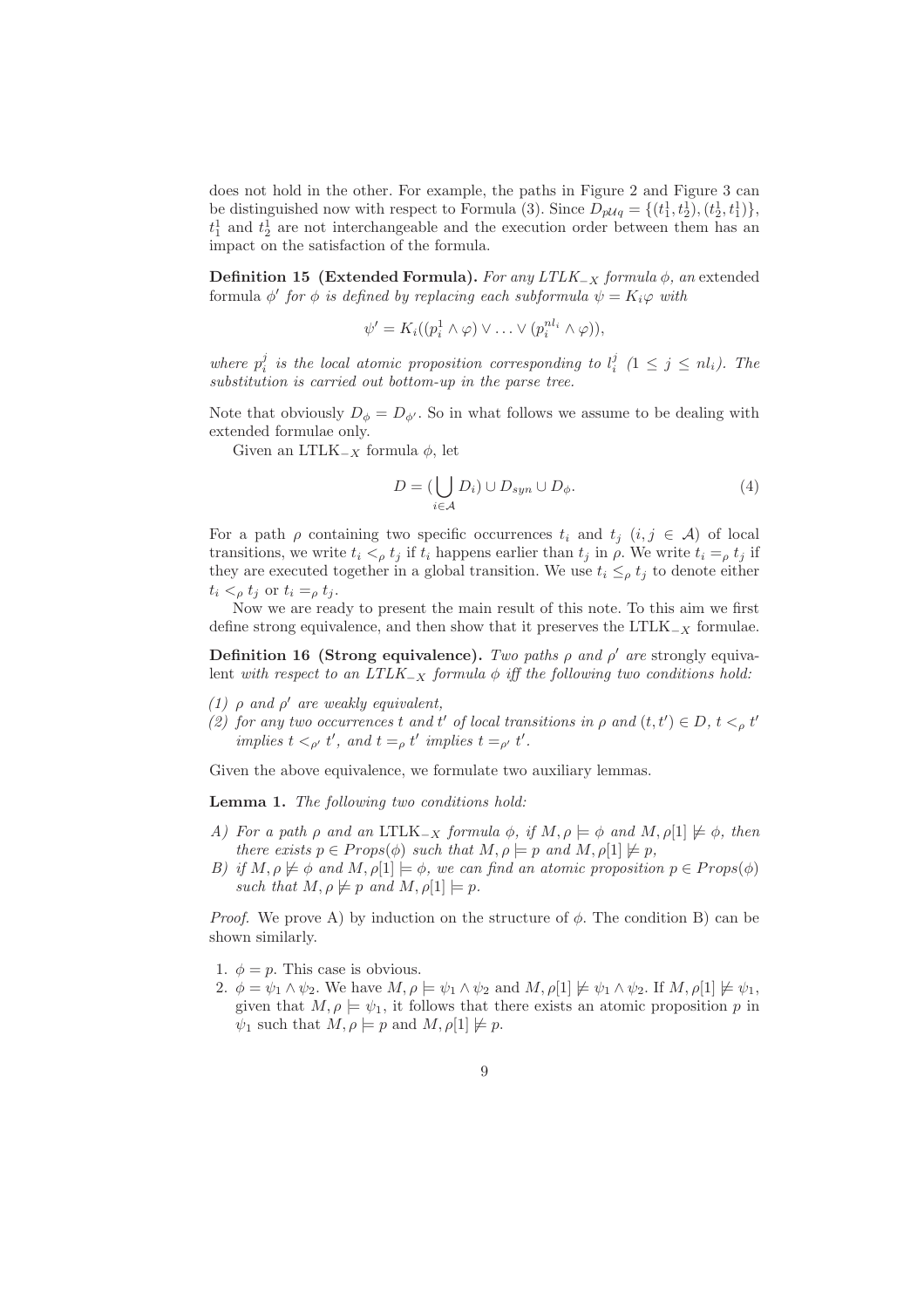- 3.  $\phi = \psi_1 \vee \psi_2$ . This case is similar to the previous one.
- 4.  $\phi = \psi_1 \mathcal{U} \psi_2$ . We have  $M, \rho \models \psi_1 \mathcal{U} \psi_2$  and  $M, \rho \not\models \psi_1 \mathcal{U} \psi_2$ . So  $M, \rho \models \psi_2$  and  $M, \rho[1] \not\models \psi_2$ . Therefore, by induction the case holds.
- 5.  $\phi = \psi_1 \mathcal{R} \psi_2$ . We have  $M, \rho \models \psi_1 \mathcal{R} \psi_2$  and  $M, \rho[1] \not\models \psi_1 \mathcal{R} \psi_2$ . If  $\psi_2$  holds in all states in  $\rho$  and  $\psi_1$  does not holds in any states, then  $M$ ,  $\rho[1] \models \phi$ . Thus there exists k such that  $\psi_1$  holds in  $\rho(k)$  and  $\psi_2$  holds in  $\rho(j)$  for all  $0 \leq j \leq k$ . Similarly to the U case,  $k = 0$ , and  $\psi_1$  or  $\psi_2$  does not hold in  $\rho(1)$ . Then there exists p in  $\psi_1$  or  $\psi_2$  satisfying the lemma.
- 6.  $\phi = K_i \psi$ . We have  $M, \rho \models K_i \psi$  and  $M, \rho[1] \not\models K_i \psi$ . So  $\rho|_i(0) \neq \rho|_i(1)$ . Since  $\phi$  is an extended formula, we know that  $M, \rho \models K_i((p_i^1 \wedge \psi) \vee ... \vee (p_i^{n_l_i} \wedge \psi)),$ and there exists a  $1 \leq j \leq nl_1$  such that  $p_i^j$  is the local atomic proposition corresponding to  $\rho |_{i}(0)$ . We have  $M, \rho \models p_{i}^{j}$  and  $M, \rho[1] \not\models p_{i}^{j}$ .
- 7.  $\phi = \overline{K}_i \psi$ . This case is similar to the one above.

**Lemma 2.** Let  $\phi$  be an LTLK<sub>-X</sub> formula and paths  $\rho, \rho' \in \Pi$  be strongly equivalent. Then there exist  $k, k' \geq 0$  such that the following two conditions hold:

- A) If  $M$ ,  $\rho[k] \models \phi$ , then  $M$ ,  $\rho'[k'] \models \phi$ ;
- B) There exists an  $i \in \mathcal{A}|_{\phi}$  such that the paths  $\rho |_{i} [0..k]$  and  $\rho' |_{i} [0..k']$  are equivalent up to stuttering, and if  $M$ ,  $\rho[k-1] \not\models \phi$  and  $M$ ,  $\rho[k] \models \phi$ , then  $\rho|_i\langle k \rangle \neq \epsilon$ .

*Proof.* A) By induction on the structure of  $\phi$ .

The base case:  $\phi = p$ .

Assume  $M, \rho[k] \models p$  for some  $k \geq 0$ . Given that  $\rho(k) \in h(p)$ , we have that there exists a simple state expression  $P \in Max[p]$  for some simple set  $L_I$ ,  $I \subseteq$ A and  $\rho(k) \in G|_{\mathcal{P}}$ . For any  $i \in I$ , consider the shortest and longest prefixes of the projections of  $\rho'$  onto i that are equivalent to  $\rho|_i[0..k]$  up to stuttering. Call  $\rho' | i[0..j_i]$  the shortest and  $\rho' | i[0..j_i]$  the longest. Given  $\rho$  and  $\rho'$  are strongly equivalent, they are weakly equivalent and therefore, we have  $\rho' | i(j_i) = \rho' | i(\bar{j}_i)$  $\rho_i(k)$ . Consider the following two cases, which may arise.

- 1.  $\bigcap$  $\bigcap_{i\in I} [j_i, \overline{j}_i] \neq \emptyset$ . Then, there is a  $k' \geq 0$  such that  $k' \in \bigcap_{i\in I}$  $\bigcap_{i\in I} [j_i, \overline{j}_i].$  Given that  $\rho' | i(k') = \rho | i(k)$  for all  $i \in I$ , we have that  $M, \rho' [k'] \models p$ .
- 2.  $\bigcap$  $\bigcap_{i\in I} [j_i, j_i] = \emptyset$ . Then, there must exist  $x, y \in I$  such that  $j_x > j_y$ . This implies that the transitions  $t_x^{j_x-1}$  and  $t_y^{\overline{j}}$  are dependent. However, by the inductive hypothesis  $\rho, \rho'$  are strongly equivalent and therefore we have  $t_y^{\overline{j}} \leq_{\rho'} t_x^{j_x-1}$ . This is a contradiction. So, we have  $\bigcap$  $\bigcap_{i\in I} [j_i, j_i] \neq \emptyset.$

The induction steps.

1.  $\phi = \psi_1 \wedge \psi_2$ . Assume  $M, \rho[k] \models \psi_1 \wedge \psi_2$ , therefore  $M, \rho[k] \models \psi_1$  and  $M, \rho[k] \models$  $\psi_2$ . By the inductive assumption there exist  $k', k'' \geq 0$  such that  $M, \rho'[k'] \models \psi_1$ and  $M, \rho'[k''] \models \psi_2$ . If  $k' = k''$ , then  $M, \rho'[k'] \models \psi_1 \wedge \psi_2$ . So, we are done. Without loss of generality, assume now that  $k' < k''$ . Let  $\bar{k}' \geq k'$  be the biggest natural number such that  $M, \rho'[j] \models \psi_1$  for  $k' \leq j \leq \bar{k}'$  and  $M, \rho'[\bar{k}'+1] \not\models \psi_1$ .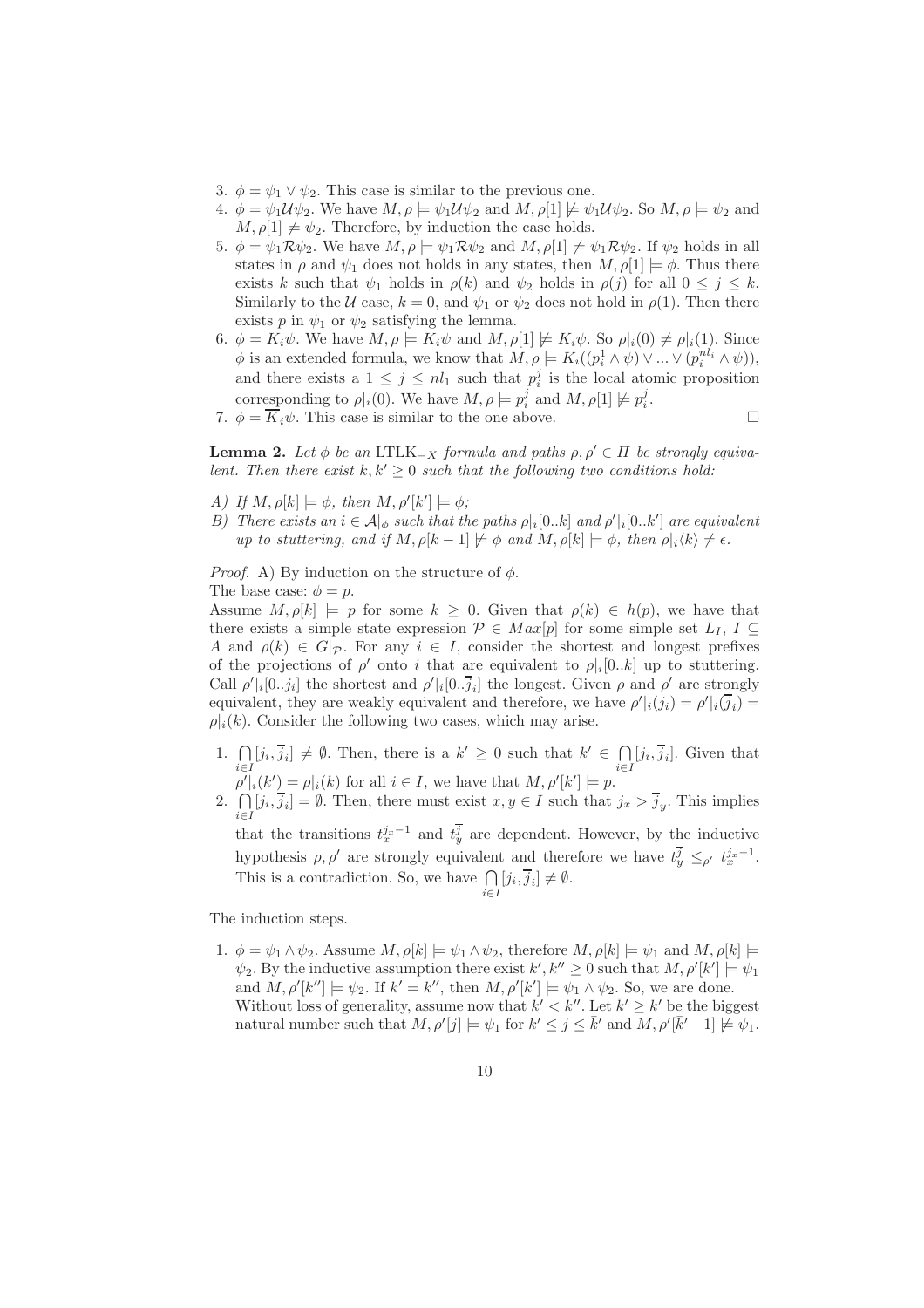Similarly let  $\bar{k}''$  be the smallest natural number such that  $M, \rho'[j] \models \psi_2$  for  $\bar{k}'' \leq j \leq k''$  and  $M, \rho'[\bar{k}'' - 1] \not\models \psi_2$ . If  $\bar{k}'' \leq \bar{k}'$  then there exists a  $k'''$  such that  $M, \rho'[k'''] \models \psi_1 \wedge \psi_2$ .

Otherwise, we have  $\bar{k}' < \bar{k}''$ . By Lemma 1, there exists an atomic proposition p in  $\psi_1$  such that  $M, \rho'[\bar{k}'] \models p$  and  $M, \rho'[\bar{k}'+1] \not\models p$ , and an atomic proposition q in  $\psi_2$  such that  $M, \rho'[\overline{k}'' - 1] \not\models q$  and  $M, \rho'[\overline{k}''] \models q$ . Assume p is satisfied by the simple state expression  $\mathcal{P}_1 \in Max[p]$  for some  $I \subseteq \mathcal{A}$  and q by  $\mathcal{P}_2 \in Max[q]$ for some  $I' \subseteq A$ . Therefore, there exist an agent  $i \in I$  such that  $t_i^{\vec{k'}} = \rho' \mid i \langle \vec{k'} \rangle$  $(t_{i}^{\overline{k}'} \neq \epsilon)$  leaves the local state  $\rho' \mid i(\overline{k}') \in \overline{[\mathcal{P}_1]}$ , and an agent  $j \in I'$  such that  $t_j^{\bar{k}''-1} = \rho' |j \langle \bar{k}'' - 1 \rangle \; (t_j^{\bar{k}''-1} \neq \epsilon)$  enters the local state  $\rho' |j \langle \bar{k}'' \rangle \in \overline{[P_2]}$  (note that  $i \neq j$ , otherwise we would have  $k' = k''$ .). According to the construction of  $D_{\phi}$ ,  $t_i^{\bar{k}'}$  and  $t_j^{\bar{k}''-1}$  are dependent. So we have  $t_i^{\bar{k}'} \leq_{\rho'} t_j^{\bar{k}''-1}$  and  $t_j^{\bar{k}''-1} <_{\rho} t_i^{\bar{k}'}$ . But  $\rho$  and  $\rho'$  are strongly equivalent by the inductive hypothesis, so we get a contradiction.

- 2.  $\phi = \psi_1 \vee \psi_2$ . This case is immediate.
- 3.  $\phi = \psi_1 \mathcal{U} \psi_2$ . Assume  $M, \rho[k] \models \psi_1 \mathcal{U} \psi_2$ . By definition we have that there exists a  $k' \geq k$  such that  $M, \rho[k'] \models \psi_2$  and  $M, \rho[j] \models \psi_1$  for  $k \leq j \leq k'$ . Then by induction, we have that there exists a  $k''$  such that  $M, \rho'[k''] \models \psi_2$ . So we have  $M, \rho'[k''] \models \psi_1 \mathcal{U} \psi_2.$
- 4.  $\phi = \psi_1 \mathcal{R} \psi_2$ . According to the semantics of  $\mathcal{R}$ , we know that  $M, \rho[k] \models \psi_2$  and thus there exists k' such that  $M$ ,  $\rho'[k'] \models \psi_2$ . If for all  $j > k$ ,  $M$ ,  $\rho[j] \not\models \psi_1$ , then for all  $j' > k'$ ,  $M$ ,  $\rho'[j'] \not\models \psi_1$  (otherwise, there exists  $\overline{j} > k$  such that  $M$ ,  $\rho[\overline{j}] \models$  $\psi_1$ ). If there exists  $j$   $(j \ge k)$ ,  $M$ ,  $\rho[j] \models \psi_1$ , then  $\psi_1 R \psi_2 = \psi_2 U(\psi_1 \wedge \psi_2)$  and the case may be shown similarly to the above.
- 5.  $\phi = K_i \psi$ . Assume  $M, \rho[k] \models K_i \psi$ . Since  $\rho, \rho'$  are strongly equivalent,  $\rho[i[0..k]$ and  $\rho' \mid_i [0..k']$  are equivalent up to stuttering for some k'. So  $\rho \mid_i (k) = \rho' \mid_i (k')$ . Therefore  $M, \rho'[k'] \models \phi$ .
- 6.  $\phi = \overline{K}_i \psi$ . It is the same as the  $K_i$  case.
- B) A proof of this condition follows from the above proof.

Strong equivalence for an LTLK<sub> $-x$ </sub> formula  $\phi$  naturally partitions  $\Pi$  into traces of strongly equivalent paths. We have the following theorem.

**Theorem 1.** For any  $LTLK_{-X} \phi$  and any two strongly equivalent paths  $\rho, \rho' \in \Pi$ , we have  $M, \rho \models \phi$  iff  $M, \rho' \models \phi$ .

*Proof.* By induction on the structure of  $\phi$ .

The base case  $\phi = p$  is obvious given  $\rho(0) = \rho'(0)$ .

The induction steps  $\phi = \psi_1 \wedge \psi_2$ ,  $\phi = \psi_1 \vee \psi_2$ ,  $\phi = K_i \psi$  and  $\phi = \overline{K_i} \psi$  can be obtained similarly. In the following, we prove the case  $\phi = \psi_1 \mathcal{U} \psi_2$ . A similar proof can be obtained for  $\phi = \psi_1 \mathcal{R} \psi_2$ .

 $\phi = \psi_1 \mathcal{U} \psi_2$ . Assume  $M, \rho \models \psi_1 \mathcal{U} \psi_2$ . If  $M, \rho \models \psi_2$ , then  $M, \rho' \models \psi_2$  and therefore  $M, \rho' \models \phi$ . Assume there exists a  $k \geq 0$  such that  $M, \rho[k] \models \psi_2$  and  $M, \rho[j] \models \psi_1$ for  $0 \leq j < k$ . By Lemma 2, there exists a smallest  $k' > 0$  such that  $M, \rho'[k'] \models \psi_2$ ; we need to show that  $M, \rho'[j] \models \psi_1$  for all  $0 \leq j \leq k'$ . Assume that  $M, \rho'[j] \not\models \psi_1$ for the smallest  $0 \leq j < k'$ . Note that  $M, \rho'[0] \models \psi_1$ ; so this implies that  $M, \rho'[j-1]$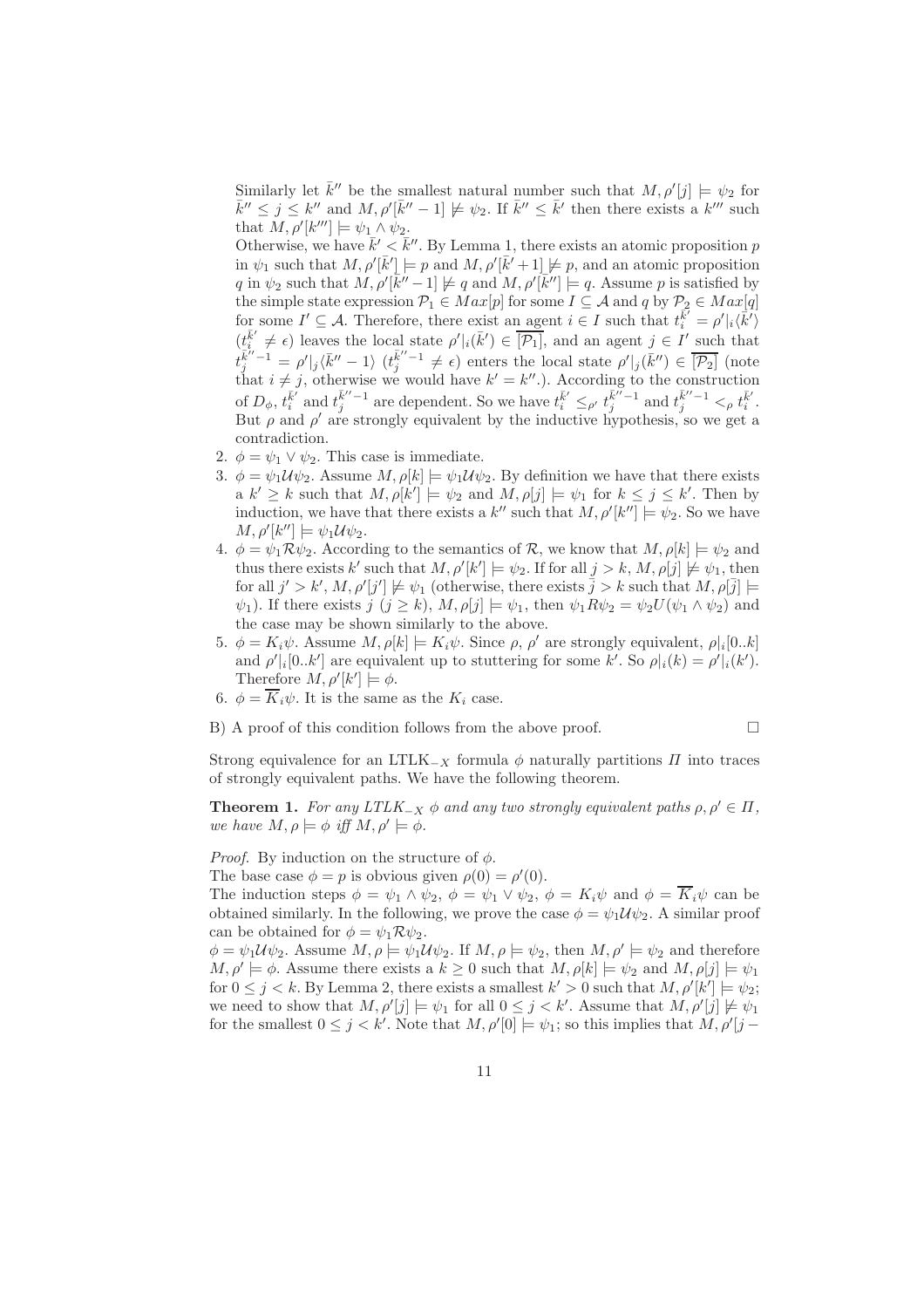$1] \models \psi_1$ . So there must exist a set of agents  $I \subseteq \mathcal{A}$  such that  $\rho' \mid_i (j-1) \neq \rho' \mid_i (j)$ for all  $i \in I$ . Similarly observe there exists a set of agents  $I' \subseteq A$  such that  $\rho' \mid_i (k') \neq \rho' \mid_i (k'-1)$  for all  $i \in I'$ . So by observing there are atomic propositions changing values from  $\rho'(k'-1)$  to  $\rho'(k')$  and from  $\rho'(j-1)$  to  $\rho'(j)$ , and reasoning similarly to the case of conjunction in the proof of Lemma 2, we can reach a contradiction with hypothesis of  $\rho$ ,  $\rho'$  being strongly equivalent.

Theorem 1 implies that partial order reduction based on the relation of strong equivalence preserves  $LTLK_{-X}$  properties.

#### 4 Example

We exemplify the technique above on the system of three agents  $\mathcal{A} = \{1, 2, 3\}$  of Figure 1 with respect to the formula

$$
\phi = \lozenge K_3 p.
$$

We assume p is an atomic proposition that holds in the global state  $(s2, w2, r5)$ , i.e., its full state expression is

$$
E_p = s2 \wedge w2 \wedge r5.
$$

Before we start to explore the state space, we need to generate the dependency relation according to the formula 4.

- The basic dependency relation is defined as follows.
	- $D_1 = \{(t_1^1, t_1^1), (t_1^2, t_1^2), (t_1^1, t_1^2), (t_1^2, t_1^1)\}\$  $D_2 = \{(t_2^1, t_2^1), (t_2^2, t_2^2), (t_2^1, t_2^2), (t_2^2, t_2^1)\}\$  $D_3 = \{(t_3^1, t_3^1), (t_3^2, t_3^2), (t_3^3, t_3^3), (t_3^4, t_3^4), (t_3^1, t_3^2), (t_3^1, t_3^3), (t_3^1, t_3^4), (t_3^2, t_3^3), (t_3^2, t_3^4),$  $(t_3^3, t_3^4), (t_3^2, t_3^1), (t_3^3, t_3^1), (t_3^4, t_3^1), (t_3^3, t_3^2), (t_3^4, t_3^2), (t_3^4, t_3^3) \}$

– The dependency relation for synchronisation is as follows.

$$
D_{syn} = \{(t_1^2, t_2^2), (t_2^2, t_1^2)\}
$$

– The dependency relation for atomic propositions is as follows.

$$
D_p = \{(t_1^2, t_3^4), (t_2^2, t_3^4), (t_3^4, t_1^2), (t_3^4, t_2^2)\}
$$

– The dependency relation for the formula is defined as follows. For  $K_3$  p, we construct a new atomic proposition  $p'$  such that

$$
E_{p'} = \bigvee_{l_3 \in L_3} (l_3 \wedge s2 \wedge w2 \wedge r5)
$$
  
=  $(r1 \wedge s2 \wedge w2 \wedge r5) \vee (r2 \wedge s2 \wedge w2 \wedge r5) \vee (r3 \wedge s2 \wedge w2 \wedge r5) \vee (r4 \wedge s2 \wedge w2 \wedge r5) \vee (r5 \wedge s2 \wedge w2 \wedge r5) \vee$   
=  $s2 \wedge w2 \wedge r5$   
=  $E_p$ .

Therefore, we have  $D_{\phi} = D_p$ .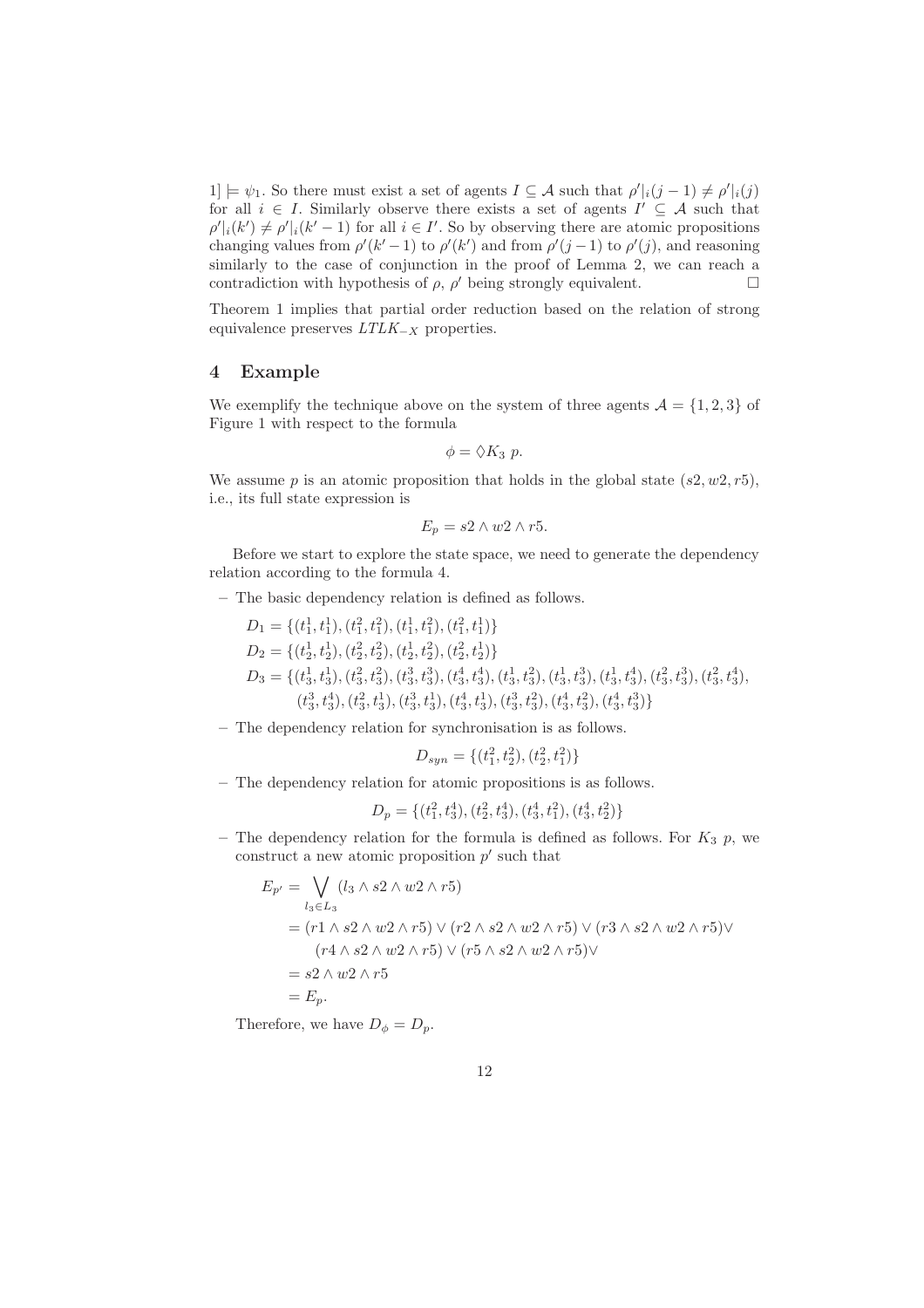By means of the technique discussed, to check the validity of the formula above we do not need to explore the full state space shown in Figure 4. Since  $p$  does not hold in the state  $(s1, w2, r5)$  (nor in  $(s1, w1, r5)$ ,  $(s2, w1, r5)$ ,  $(s3, w3, r5)$ ) and  $(s1, w2, r5) \sim_3 (s2, w2, r5)$ ,  $K_3$  p does not hold in the model.



Fig. 4. The full state space.

After applying partial order reduction, we are able to check that  $K_3$  p does not hold. Figure 5 illustrates the reduced state space, clearly showing the potential of this technique.

It is easy to see that any path in Figure 4 has a strongly equivalent path in Figure 5. For example, the path

$$
(s1, w1, r1)(s1, w1, r2)(s2, w2, r3)(s2, w2, r4)(s2, w2, r5)(s3, w3, r5)
$$

is equivalent to

$$
(s1, w1, r1)(s1, w1, r2)(s1, w1, r3)(s1, w1, r4)(s1, w1, r5)(s2, w2, r5)(s3, w3, r5).
$$

We can use similar considerations to check any  $LTLK_{-X}$  formulae effectively.

# 5 Conclusions

In this research note we have extended a partial order reduction technique to a basic logic for knowledge and linear time. Our main result concerns the preservation of satisfaction of LTLK $_{-X}$  formulae on equivalent paths on synchronous interpreted systems semantics.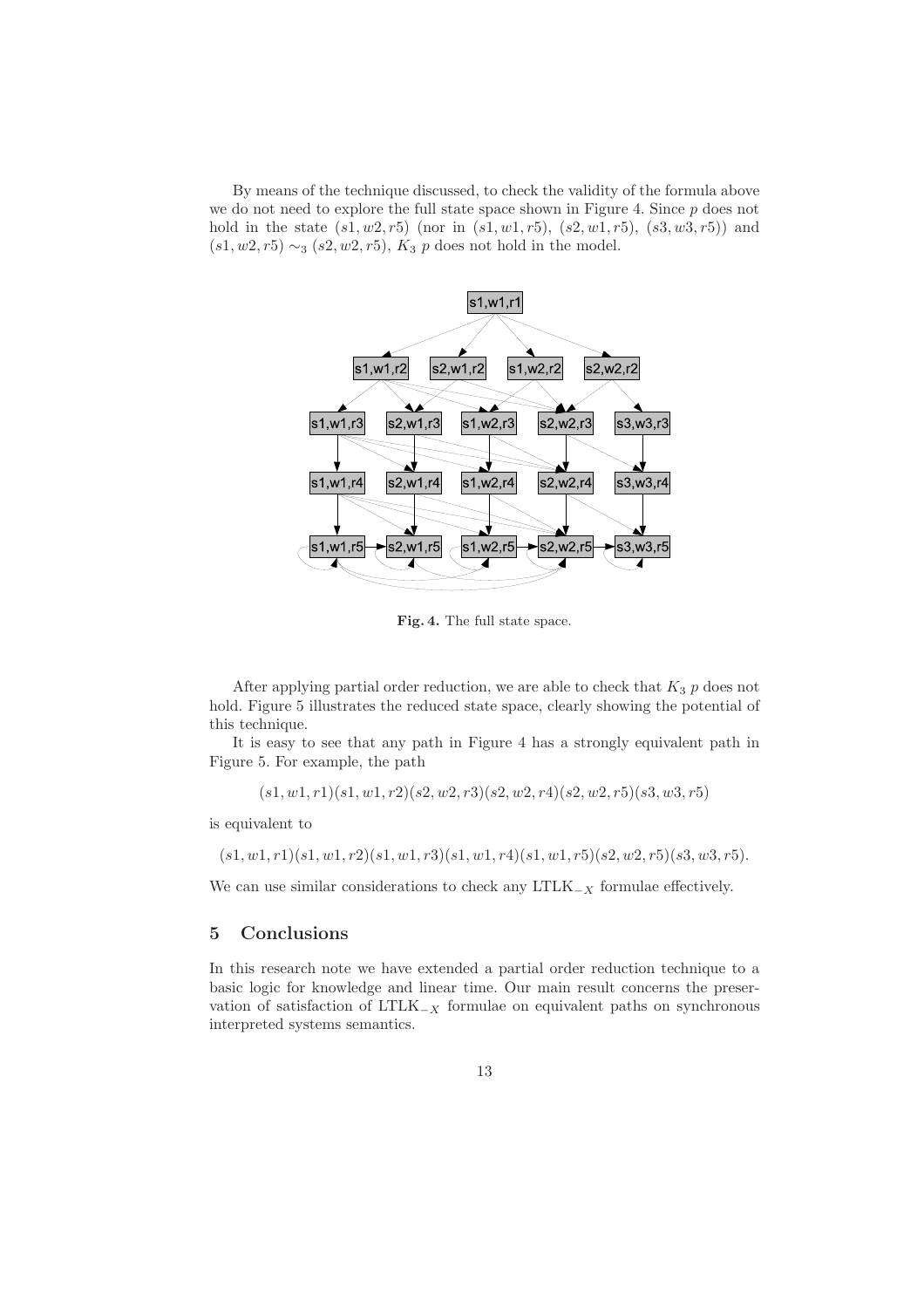

Fig. 5. The reduced state space.

The dependency relation we defined is quite general, as we do not impose any restrictions on the underlying models. While this makes it easier to design an algorithm ans test its effectiveness, we believe we can further enhance its effectiveness by exploring particular properties in the temporal epistemic logic.

We are currently investigating the feasibility of an algorithm to verify satisfiability on reduced traces and plan to test its implementation against known results for temporal epistemic specification available in the multi-agent systems literature.

#### Acknowledgements.

The research described in this paper is partly supported by the European Commission Framework 6 funded project CONTRACT (IST Project Number 034418) and by the Polish Ministry of Science and Higher Education under grant 3T11C01128.

### References

- 1. P. Dembiński, A. Janowska, P. Janowski, W. Penczek, A. Pólrola, M. Szreter, B. Woźna, and A. Zbrzezny. VerICS: A tool for verifying Timed Automata and Estelle specifications. In Proc. of the 9th Int. Conf. on Tools and Algorithms for the Construction and Analysis of Systems (TACAS'03), volume 2619 of LNCS, pages 278–283. Springer-Verlag, 2003.
- 2. V. Diekert and G. Rozemberg, editors. The Book of Traces. World Scientific Publishing Co. Pte. Ltd., 1995.
- 3. R. Fagin, J. Y. Halpern, Y. Moses, and M. Y. Vardi. Reasoning about Knowledge. MIT Press, Cambridge, 1995.